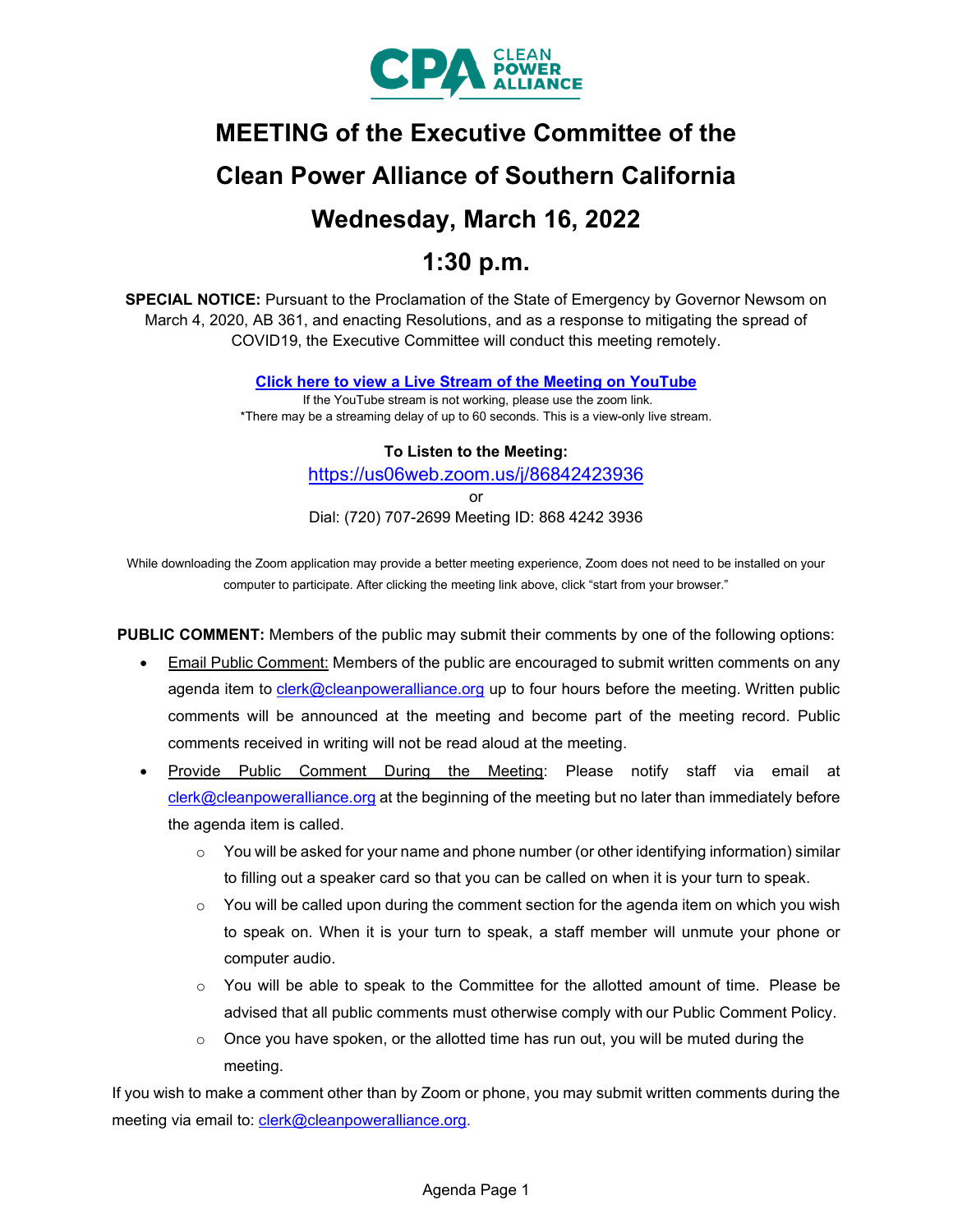#### Clean Power Alliance Executive Committee Meeting March 16, 2022

*Meetings are accessible to people with disabilities. Individuals who need special assistance or a disabilityrelated modification or accommodation to participate in this meeting, or who have a disability and wish to request an alternative format for the meeting materials, should contact the Clerk of the Board at [clerk@cleanpoweralliance.org](mailto:clerk@cleanpoweralliance.org) or (323) 640-7664. Notification in advance of the meeting will enable us to make reasonable arrangements to ensure accessibility to this meeting and the materials related to it.*

*PUBLIC COMMENT POLICY: The General Public Comment item is reserved for persons wishing to address the Committee on any Clean Power Alliance-related matters not on today's agenda. Public comments on matters on today's Consent Agenda and Regular Agenda shall be heard at the time the matter is called. Comments on items on the Consent Agenda are consolidated into one public comment period.* 

*Each speaker is customarily limited to two (2) minutes (in whole minute increments) per agenda item with a cumulative total of five (5) minutes to be allocated between the General Public Comment, the entire Consent Agenda, or individual items in the Regular Agenda. Please refer to Clean Power Alliance [Policy](https://cleanpoweralliance.org/wp-content/uploads/2019/03/CPA2019-08_Policy_Public-Comment.pdf)  [No. 8 – Public Comments](https://cleanpoweralliance.org/wp-content/uploads/2019/03/CPA2019-08_Policy_Public-Comment.pdf) for more information.*

# **CALL TO ORDER AND ROLL CALL**

### **GENERAL PUBLIC COMMENT**

#### **CONSENT AGENDA**

1. Approve Minutes from February 16, 2022 Executive Committee Meeting

#### **REGULAR AGENDA**

- 2. Oral Update from the Chief Executive Officer on CPA Operations
- 3. Review Draft Agenda for April 7, 2022 Board of Directors Meeting
- 4. Clean Energy Prepayment Financing Presentation

#### **COMMITTEE MEMBER COMMENTS**

# **ADJOURN – NEXT MEETING APRIL 20, 2022**

*Public Records: Public records that relate to any item on the open session agenda for a Committee Meeting are available for public inspection. Those records that are distributed less than 72 hours prior to the meeting are available for public inspection at the same time they are distributed to all, or a majority of, the members of the Committee. Public records are available for inspection online at [www.cleanpoweralliance.org/](http://www.cleanpoweralliance.org/)agendas.*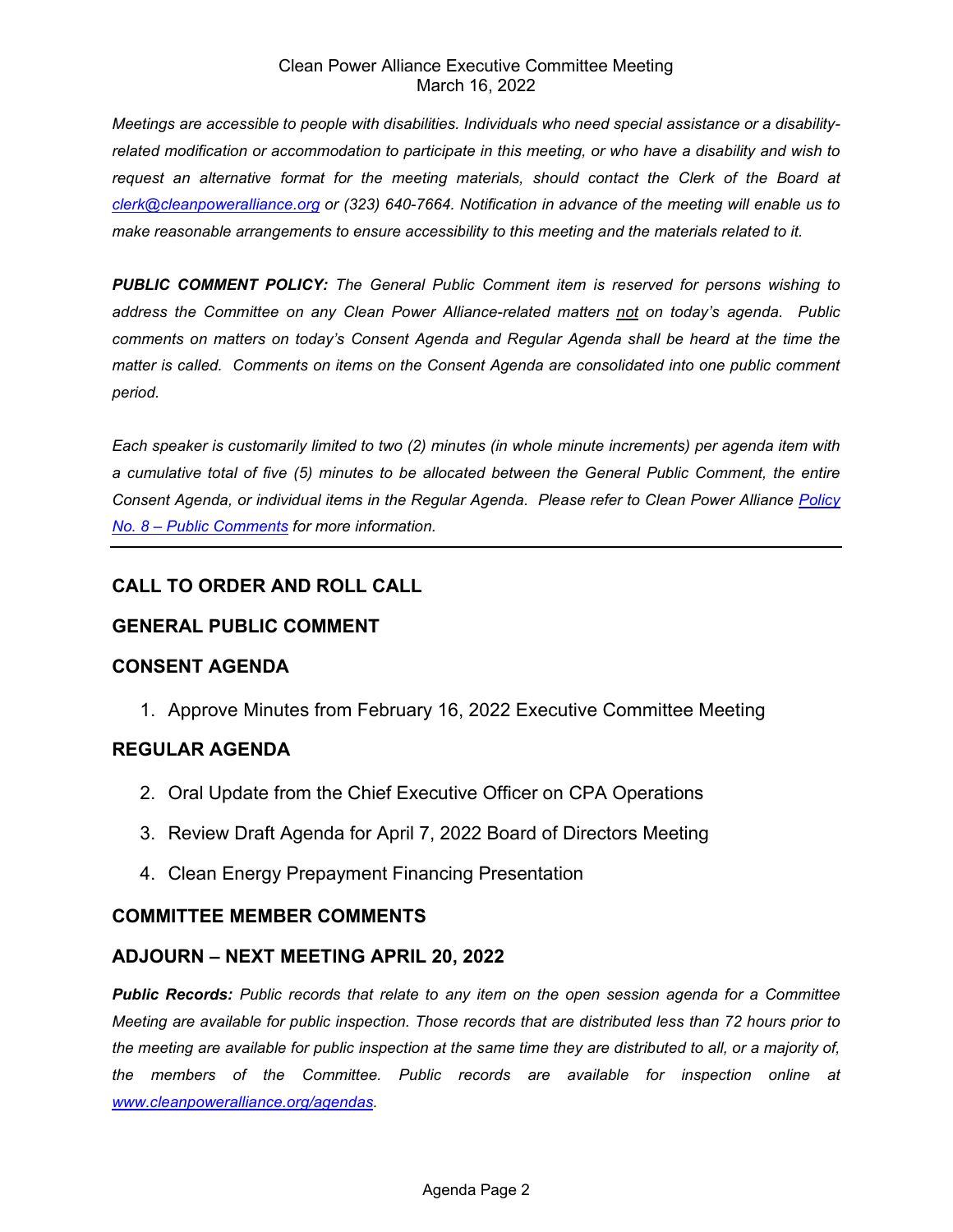#### **MINUTES**

MEETING of the Executive Committee of the

Clean Power Alliance of Southern California

Wednesday, February 16, 2022, 1:30 p.m.

*Pursuant to the Proclamation of the State of Emergency by Governor Newsom on March 4, 2020, AB 361, and enacting Resolutions, and as a response to mitigating the spread of COVID19, the Executive Committee conducted this meeting remotely.*

#### **CALL TO ORDER & ROLL CALL**

Chair Mahmud called the meeting to order at 1:30 p.m. and Raynette Tom, Interim Board Clerk, conducted roll call.

| <b>Roll Call</b>             |                         |                                      |        |
|------------------------------|-------------------------|--------------------------------------|--------|
| <b>Agoura Hills</b>          | Deborah Klein Lopez     | <b>Committee Member</b>              | Remote |
| <b>Beverly Hills</b>         | <b>Julian Gold</b>      | <b>Committee Member</b>              | Remote |
| Camarillo                    | Susan Santangelo        | <b>Committee Member</b>              | Remote |
| <b>Los Angeles County</b>    | Sheila Kuehl            | <b>Vice Chair</b>                    | Remote |
| <b>Rolling Hills Estates</b> | Steve Zuckerman         | <b>Committee Member</b>              | Remote |
| Sierra Madre                 | <b>Robert Parkhurst</b> | Committee Member                     | Remote |
| <b>South Pasadena</b>        | Diana Mahmud            | Chair                                | Remote |
| <b>Ventura County</b>        | Linda Parks             | Vice Chair                           | Remote |
| <b>West Hollywood</b>        | <b>Robyn Eason</b>      | <b>Alternate Committee</b><br>Member | Remote |

All votes are unanimous unless otherwise stated.

#### **GENERAL PUBLIC COMMENT**

There was no public comment.

#### **CONSENT AGENDA**

1. Approve Minutes from January 19, 2022, Executive Committee Meeting

**Vote:** Item 1 was approved by a roll call vote.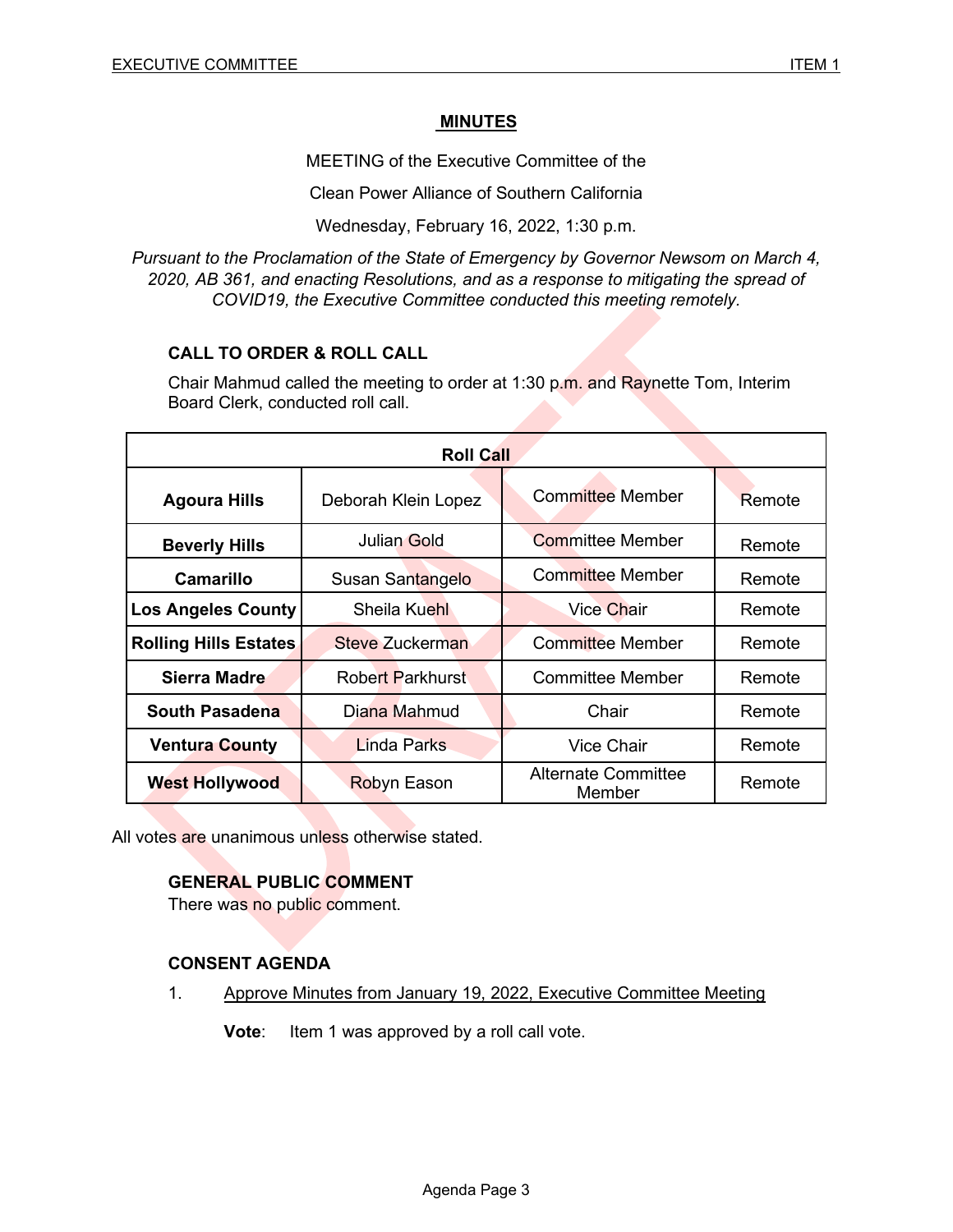#### **REGULAR AGENDA**

2. Oral Update from the Chief Executive Officer on CPA Operations

Ted Bardacke, CEO, provided a brief update on the Southern California Edison (SCE) billing issue; SCE has implemented a fix that will again be monitored over the President's Day holiday. CPA customer inquiry calls and wait times have also decreased significantly and customer inquiries referred by Board members were resolved within 24 hours. Mr. Bardacke also requested feedback from the Committee on a timeline for in-person Board meetings.

Vice Chair Kuehl and Committee Members Lopez, Santangelo, and Parkhurst expressed a strong preference for continuing remote meetings, citing public health concerns and ease of access to meetings for both the public and Board members. Committee Member Gold opined that in-person meetings are inevitable and ensure accessibility to the public. Vice Chair Kuehl commented that her constituents have shared that remote meetings allow for better and increased participation and added that the Executive Committee should strongly consider the protection and health of staff and Board members in making the decision as well. In response to questions regarding A/V set up, Mr. Bardacke indicated that enhanced audio and visual capabilities will be added to remote locations with the expectation that those enhancements will be installed over the summer of 2022. Chair Mahmud echoed Committee Member Gold's preference for in-person meetings but noted strong consensus from the Committee to remain remote through March and April and revisiting an approach for hybrid meetings at the April Executive Committee meeting.

#### 3. Review Draft Agenda for March 3, 2022 Board of Directors Meeting

Mr. Bardacke reviewed several items in the consent agenda, including the prepaid bond transaction, and invited feedback and questions from the Executive Committee.

In response to Vice Chair Kuehl's question regarding a potential inherent conflict of interest on the municipal financial advisor service agreement, David McNeil, Chief Financial Officer, specified that staff will reach out to MCM for a succinct answer, but the agreement is standard for municipal financial advisors. Committee Member Parkhurst echoed similar concerns regarding a conflict of interest and expressed preference for further discussion and review prior to Board approval. Mr. McNeil clarified that the agreement on the consent agenda for Board approval is to enlist professional services to manage the prepayment project. Finance Committee Chair Gold offered that MCM's advisory professional services could be compensated separately from potential compensation they would receive should CPA move forward with a prepayment bond. Vice Chair Parks offered and supported a similar solution. Committee Members expressed preference for further review and discussion at the Finance Committee prior to Board consideration. In response, Mr. McNeil noted that the timeline would be delayed but an adverse effect is hard to predict; the current market is conducive and wide enough that banks are interested in doing these transactions, but that may change quickly. After further discussion, Chair Mahmud recommended that Mr. McNeil confer with the municipal financial advisors regarding the conflict of interest and have the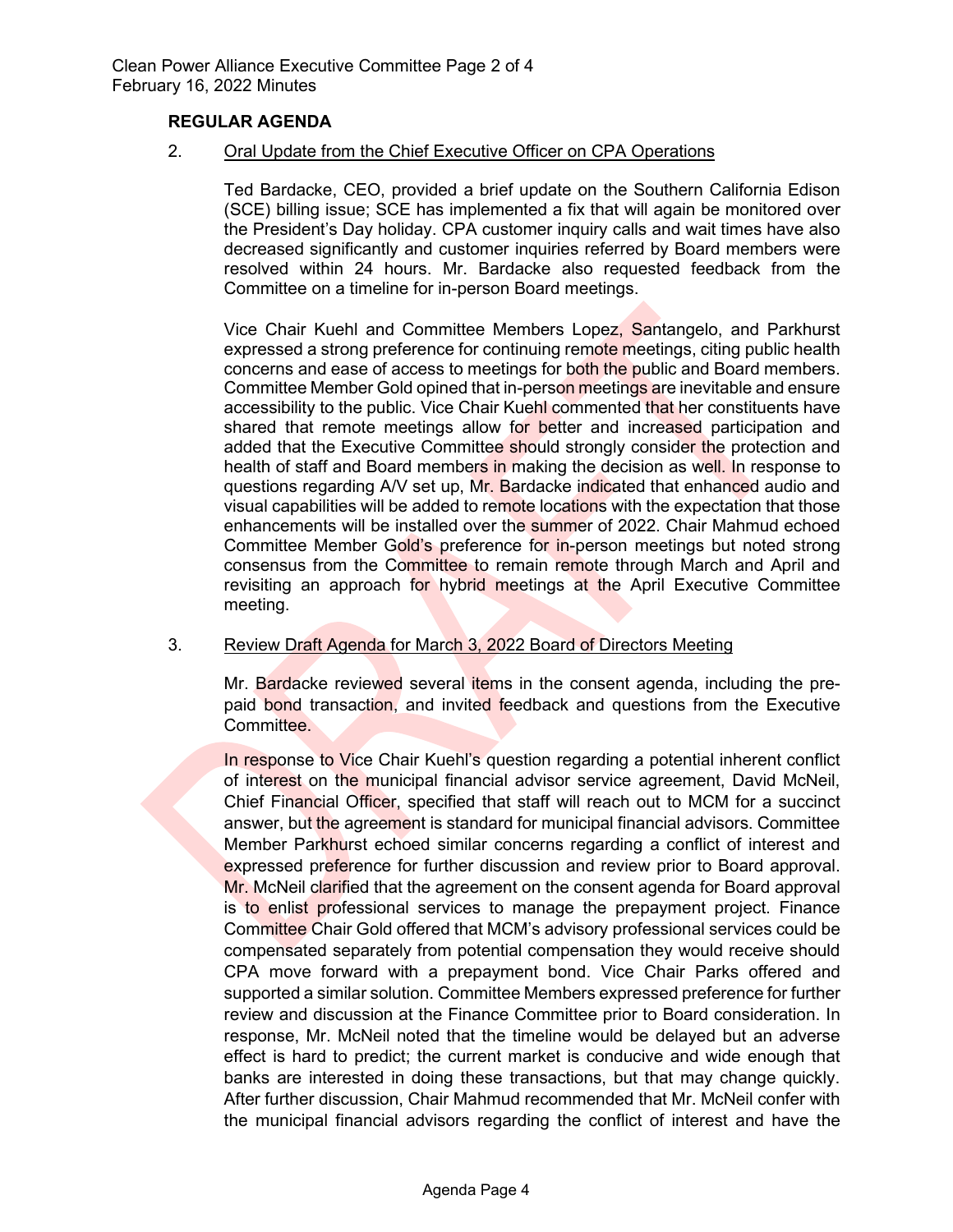Finance Committee review the item. Staff may then consider moving forward with a contract with a preferred consultant and examine alternative compensation methods.

Responding to a question from Committee Member Parkhurst about the NewGen Strategies Task Order Amendment, staff confirmed that there is now an added step in place within the contract administration process to avoid future oversights such as the one requiring Board ratification of an existing contract.

#### 4. FY 2022/23 Rates Outlooks and Options

Matt Langer, Chief Operating Officer, outlined CPA's initial look at its FY 2022/23 rates, which will go into effect on July 1, 2022. Mr. Langer stated that the Power Charge Indifference Adjustment (PCIA) is dropping approximately 85% in 2022 which will give CPA customers a 6% bill reduction and SCE's generation rates will increase by about 18% beginning March 2022. A variety of factors, such as competitiveness, financial impacts, value proposition to customers, upcoming default changes, and 2023 rate outlook, are important to consider as CPA sets rates. There are three options that represent a range of possibilities for rate setting. In option 1, rates mostly stay the same and are limited to rebalancing rate differentials and will end the 2021 CARE rate freeze. This will lead to a \$17 million increase in net position and customers realize significant savings due to a lower PCIA. In option 2, CPA targets Clean Power to parity and will also end the 2021 CARE rate freeze which leads to a \$185 million increase in net position above current levels. The rate places customers within CPA's historic rate comparison targets but it resets an expectation of parity with SCE, going against CPA's goal of independently setting rates from SCE. In option 3, CPA would target 100% Green to parity with SCE, where all CPA customers pay the same or less than SCE and CARE rate freeze ends with a \$109 million increase to the net position above current levels. Mr. Langer reviewed the impact of ending the 2021 CARE rate freeze and noted that all CARE customers would still be at parity or less than SCE under any of the three options presented. Mr. Langer outlined potential one-time spending options made possible by the favorable rate environment. Staff will return to the Executive Committee and the Board in April/May with a recommended approach based on feedback received and rate adoption will occur in June along with the adoption of the FY 22/23 budget.

Committee Members offered comments that customer messaging should set expectations for what bills will look like; CPA should maintain independence from SCE and stabilize its ratesetting process; think about the long-term path to decouple from SCE; suggested a rate stabilization fund as a one-time spending option to help mitigate rate changes; SCE may always be a point of reference for CPA customers; requested long-term communication and talking points to address CPA's rate stabilization.

In response to questions and comments from the Committee, Mr. Langer noted that it is difficult to predict SCE's rates but noted that the options presented do show some continuity in rates for customers. Mr. Bardacke answered that, based on Board direction, for 2023, the Lean and Clean Power rate products would return to their 2020 renewables levels given that the issue of long-term planning for product content mix is less acute now that two-thirds of CPA's member agencies are on the 100% Green default rate and the deadline for the submission of the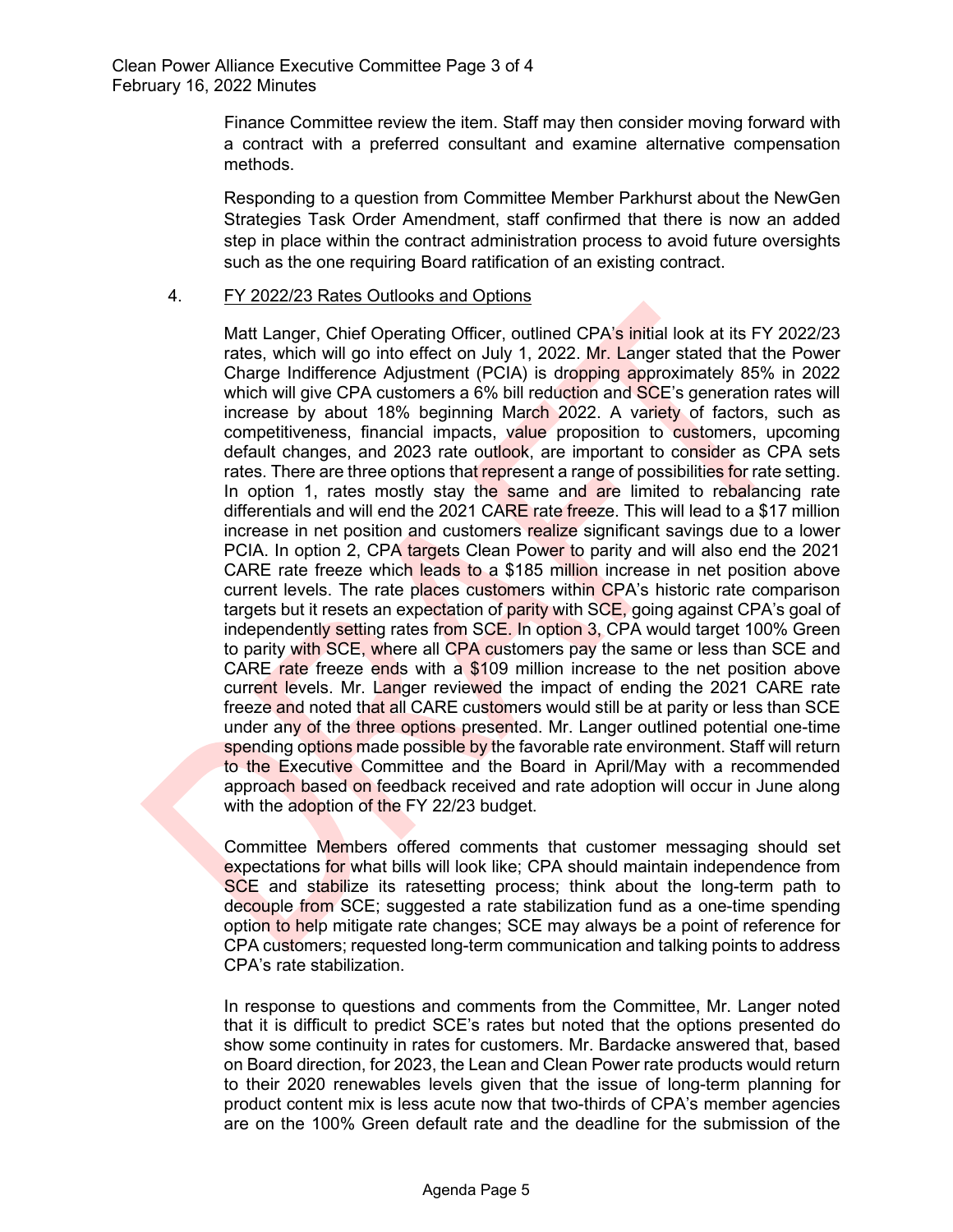Integrated Resources Plan to the CPUC has been pushed back to November 2022. Mr. Langer noted that all options are cost-of-service-based rates with a higher or lower margin to the net position. Mr. Langer stated that there is consensus from the Committee and staff to deemphasize the comparison between SCE and CPA, but it will be a balancing act. Additionally, CPA has an opportunity to advance several years of financial progress in a single fiscal year, including achieving a credit rating which will contribute to lower procurement costs and release of collateral. Mr. McNeil added that an increase in reserves speeds up the ability to acquire an investment grade credit rating, which has various short-term and long-term benefits, including better terms on short-term energy contracts and significant impacts on long-term renewable and storage contracting.

Chair Mahmud noted that the discussion at the Board level should explain how rate options will impact CPA's ability to obtain a credit rating and how that will positively impact CPA's operations and costs. In response to Chair Mahmud's questions regarding customer messaging, Mr. Langer explained that from March  $1<sup>st</sup>$  to June 30<sup>th</sup>, customers will see a **bill discount and staff will have appropriate** messaging in place for the July rates but will depend on the Board's decision. Chair Mahmud expressed support for options that allow CPA to obtain a credit rating.

#### **COMMITTEE MEMBER COMMENTS**

In response to Committee Member Parkhurst's question, Mr. Bardacke explained that the Community Advisory Committee (CAC) encouraged staff to take a more active position in the Net Energy Metering (NEM) proceeding at the California Public Utilities Commission (CPUC) and staff may present an update to the Board on NEM once feedback has been gathered from the CAC and a CPA position is appropriate. Responding to Chair Mahmud's questions, Mr. Bardacke confirmed that the CPUC's actions on NEM do not impact CPA's NEM policy; however, potential changes on distribution may be impactful to the industry overall.

In response to Committee Member questions about the Board retreat and staffing, Mr. Bardacke stated July may be an option for the retreat and noted that various staff positions will be filled soon, but there are hiring challenges in both power procurement and data and analytics. Chair Mahmud thanked Raynette Tom for serving as CPA's Interim Board Clerk.

#### **ADJOURN**

Chair Mahmud adjourned the meeting at 3:53 p.m.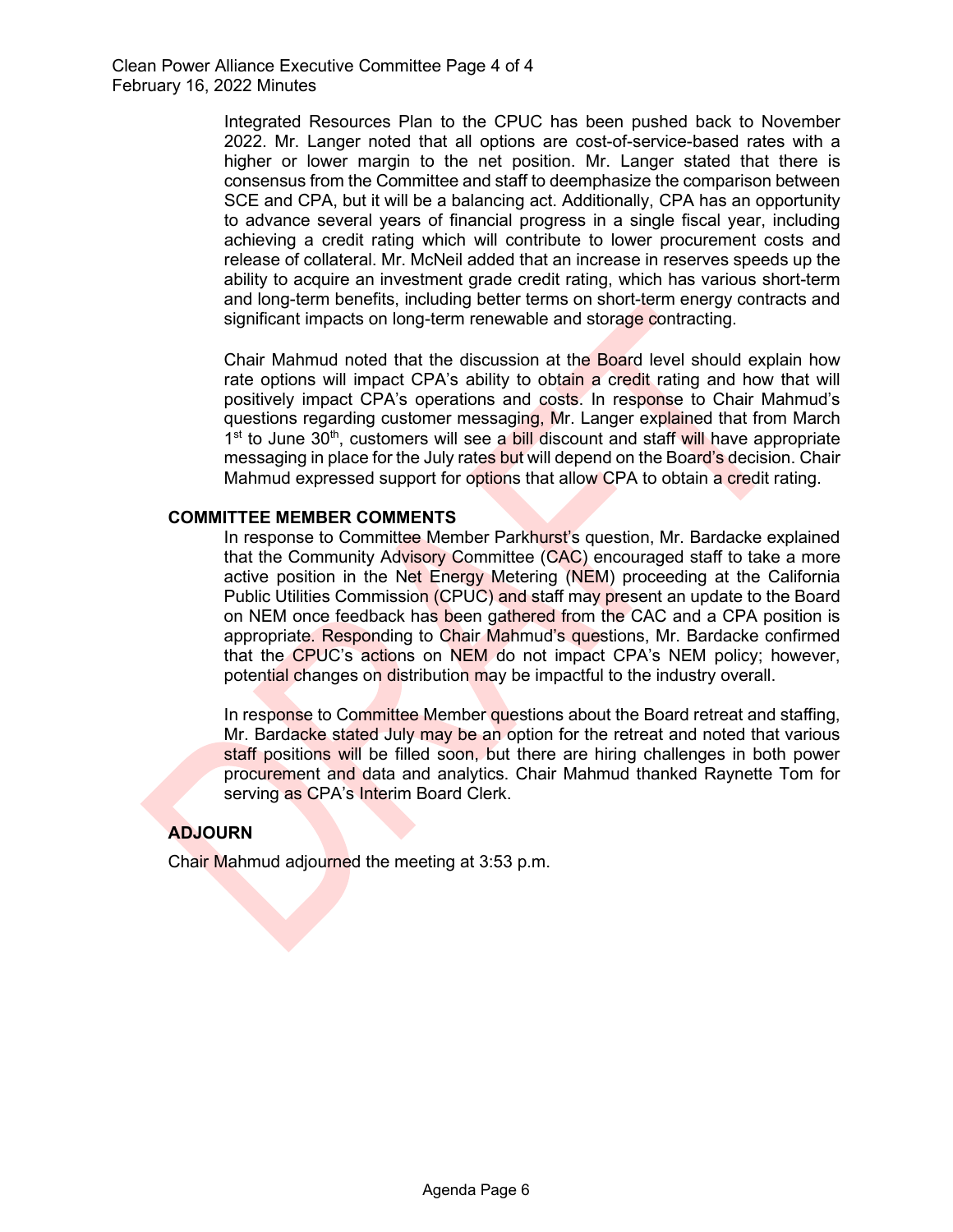

# **Staff Report – Agenda Item 2**

| To:      | Clean Power Alliance (CPA) Executive Committee |
|----------|------------------------------------------------|
| From:    | Ted Bardacke, Chief Executive Officer          |
| Subject: | Oral Update from the CEO on CPA Operations     |
| Date:    | March 16, 2022                                 |

The CEO will provide an oral report on CPA operations, including the following:

- Member Agency Default Changes
- CalCCA Lobby Day (March 15) Summary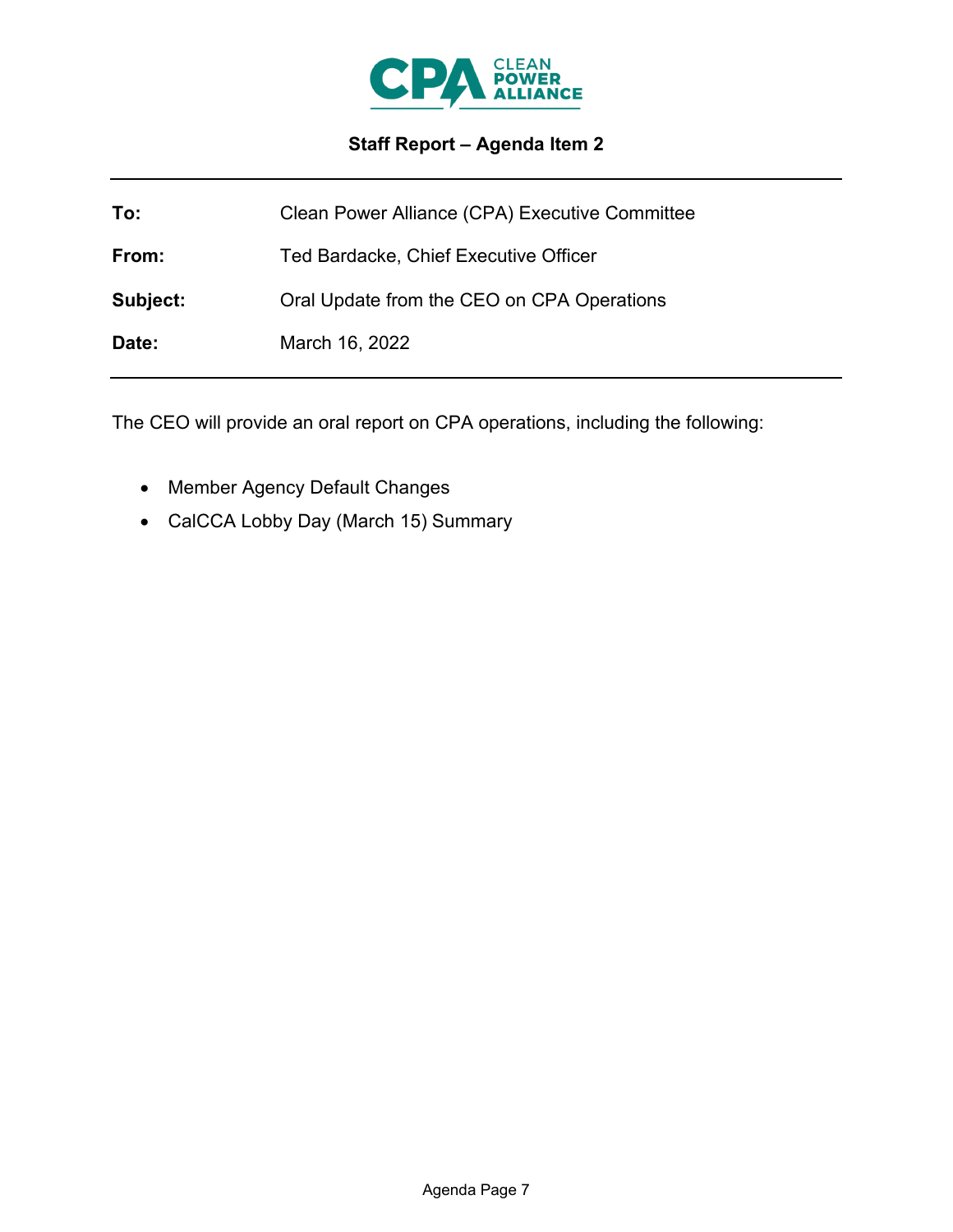

### **Staff Report – Agenda Item 3**

| To:      | Clean Power Alliance (CPA) Executive Committee                   |
|----------|------------------------------------------------------------------|
| From:    | Ted Bardacke, Chief Executive Officer                            |
| Subject: | Review Draft Agenda for April 7, 2022 Board of Directors Meeting |
| Date:    | March 16, 2022                                                   |

Staff will provide an overview of the proposed agenda items for the April 7, 2022, Board of Directors meeting for review and feedback from the Executive Committee. The draft Board agenda is attached to this staff report. Information on the main items for Board consideration is provided below.

#### **CONSENT AGENDA**

The following items are recommended for inclusion on the Consent Agenda of the April Board meeting.

#### **Bill Positions**

Staff will propose positions on one or more bills in the 2022 Legislative Session. The proposed positions will likely include opposition to a bill requiring CCAs to increase the amount of money they provide to the IOUs to hold as insurance for costs related to an involuntary return of customers to IOU service. Should this bill be given a hearing date prior to the April 7 Board meetings, CPA may need to use an alternative process to put CPA's position on the record.<sup>[1](#page-7-0)</sup> CPA may also propose support positions on bills related to electric vehicle charging station maintenance and extreme heat.

Proposed positions will be brought to the Legislative & Regulatory Committee for recommendation and approval at its March 23rd meeting, prior to being presented to the full Board.

<span id="page-7-0"></span><sup>1</sup> CPA procedures allow for the Chair, Vice-Chairs, Chair of the Legislative & Regulatory Committee, and the CEO to substitute for the normal Board approval process on legislative matters requiring urgent attention.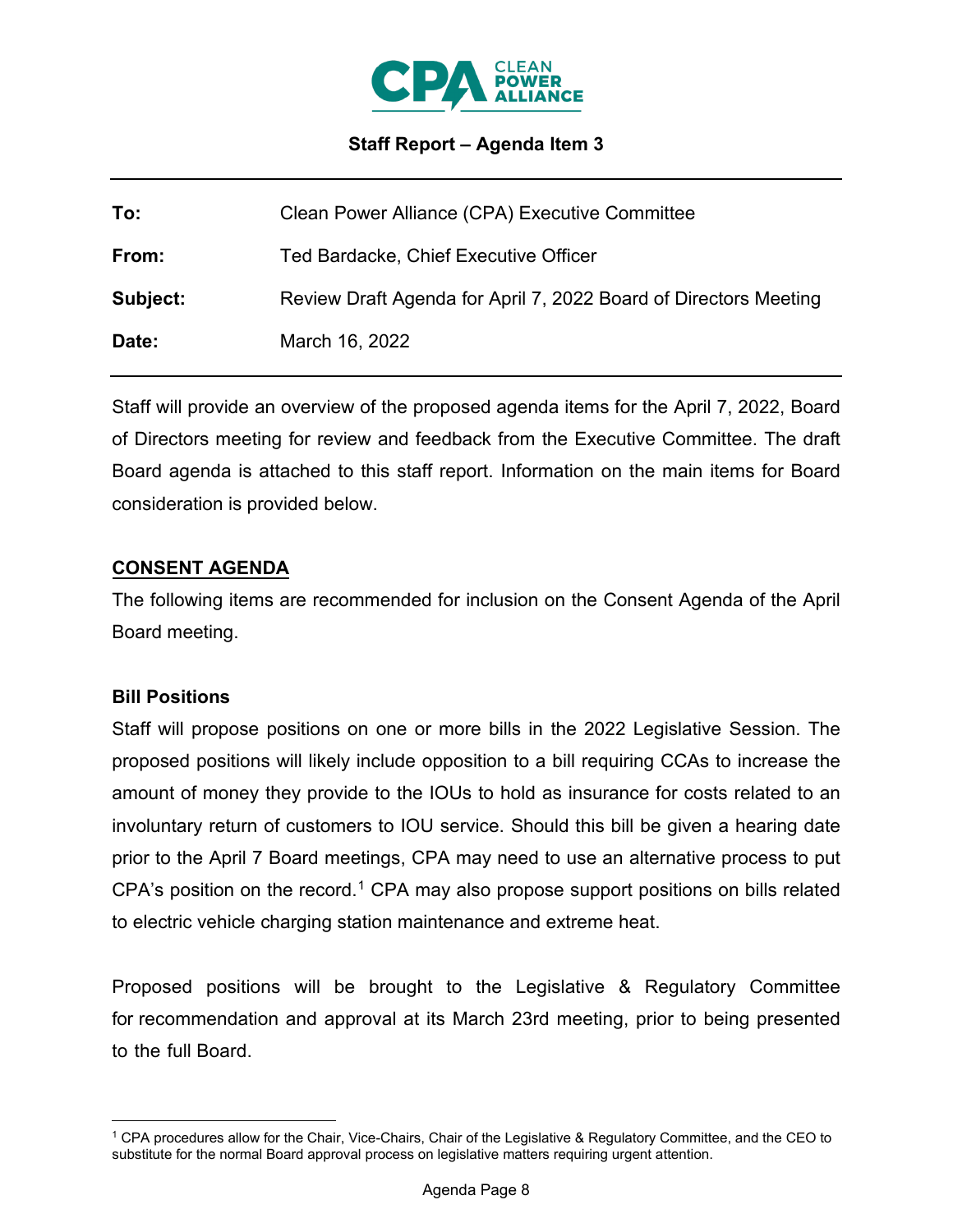### **Proposed Fiscal Year (FY) 2021/22 Amended Budget**

Staff will present a Proposed Amendment to the FY 2021/22 Budget. The FY 2021/22 Budget was approved by the Board at its June 3, 2021 meeting. The Proposed Amendment will allow increases to the Technical Services (+\$29,000, +2%), Interest Expense (+\$283,000, +99%) and Capital Outlay (+\$39,000, +13%) budget line items. These increases will be largely offset by decreases in Legal and Other Services line items. The impact of these changes on the budgeted change in Net Position is \$0.00. All other revenue and expense budget line items will remain unchanged.

The increase in Technical Services would allow an increase in contingencies that CPA may need to rely on as it continues its search for additional in-house technical staff. The increase in Interest Expense is intended to accommodate increased non-utilization fees arising from CPA's \$80 million credit agreement with JPMorgan Chase approved by the Board on September 2, 2021. The increase in Capital Outlay will allow increased investment in the architecture and performance of CPA's website and unforeseen equipment purchases and office improvements, mostly related to adhering to COVID health and safety protocols.

This item will be brought to the Finance Committee at its March 23 meeting for recommendation and approval prior to being presented to the full Board.

#### **REGULAR AGENDA**

The following items are recommended for inclusion on the Regular Agenda of the April Board meeting.

#### **PCIA Voluntary Allocation and Market Offer (VAMO)**

On May 24, 2021, the CPUC issued Decision (D.) 21-05-030, which ordered the Investor Owned Utilities to offer PCIA-eligible Load Serving Entities, including CPA, voluntary allocations of PCIA-eligible resources, and then sell any unallocated resources through an annual market offer process, called the Voluntary Allocation and Market Offer (VAMO). This effectively means CPA has the opportunity to secure voluntary allocations of PCIAeligible renewable resources from SCE, for which CPA's customers already pay. This is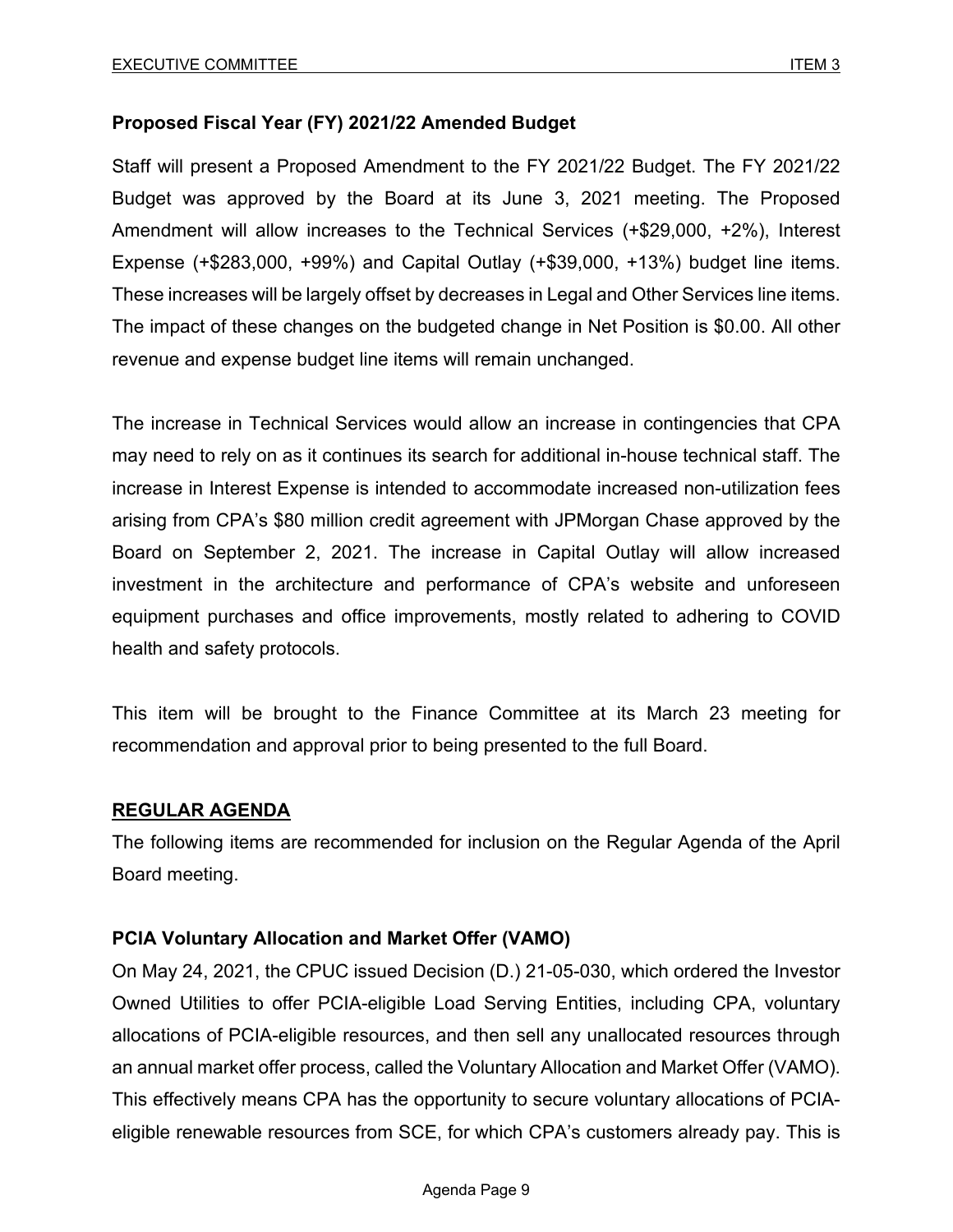similar to what CPA and other CCAs advocated for in SB612 for Resource Adequacy resources.

The deadline for CPA to make a determination of the amount of resources it would like to access through the VAMO is May 13. The VAMO allocations include both short-term resources (2023 and 2024 deliveries) and long-term resources (contracts of 10 years or longer). The former could assist CPA with acquiring the short-term resources necessary to support the large number of default changes occurring in late 2022, while the long-term resources could support CPA in meeting its SB350 compliance obligations in the case of higher than anticipated project failure. At the same time, there remains some regulatory uncertainty and, absent a clarification from the CPUC, there may be certain resources within the VAMO portfolio that CPA may not want to take in the short term and/or hold for a longer term.

Staff will be seeking the Board's approval for an allocation strategy for long-term resources that can be secured in SCE's 2022 VAMO process, as acquisition of these resources would require commitments of greater than 5 years.<sup>[2](#page-9-0)</sup> Staff will be seeking guidance on both the short-term and long-term VAMO resource acquisition strategy from the Energy Planning & Resources Committee on March 23rd, ahead of the April Board meeting.

# **Customer Programs Update**

In 2020, the CPA Board approved the Local Programs for a Clean Energy Future Strategic Plan (Strategic Plan) following a year of research, development, and outreach. Local programs are products, services, financial incentives or developments undertake by CPA to help its communities and its customers co-manage their relationship with the energy system. These programs can bring local benefits such as customer cost savings, economic and workforce development, improved air quality and public health, and more resilient communities.

<span id="page-9-0"></span><sup>&</sup>lt;sup>2</sup> Per CPA's Energy Risk Management Policy, any power purchase transactions greater than 5 years require approval by the Board.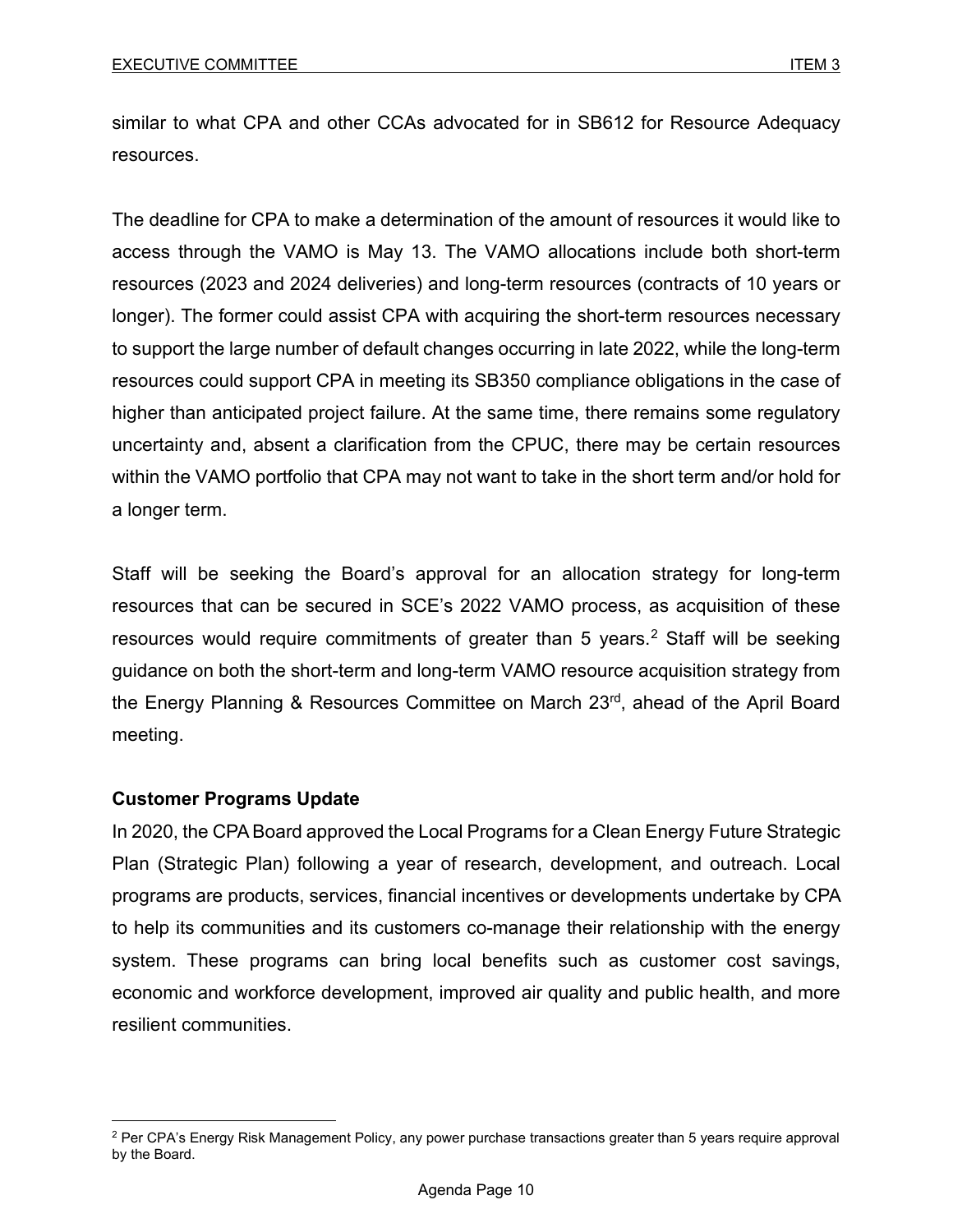The following seven programs were identified in the Strategic Plan to most immediately meet CPA's goals and objectives.

- 1. **Clean Back Up for Essential Facilities:** Installation of clean energy generation and storage at essential community facilities
- 2. **Demand Response:** Partnering with customers to utilize demand response, reliability, and/or resiliency
- 3. **Peak Management Pricing:** Incentives for commercial and public agency customers to reduce their energy consumption during periods of grid stress, elevated wholesale energy prices, and high greenhouse gas (GHG) emissions
- 4. **Public Electric Vehicle (EV) Charging:** Incentives for publicly accessible electric vehicle chargers
- 5. **Building Electrification Codes:** Technical assistance and incentives for cities and counties to develop local building codes to encourage the electrification and decarbonization of the building sector.
- 6. **Community Solar:** Develop small-scale local generation projects in disadvantaged communities (DAC) that provide bill discounts to neighboring residents
- 7. **100% Green Discount:** Provide low-income customers with bill discounts for renewable energy generated in disadvantaged communities

These seven programs fall into three categories that each align with a critical component of CPA's mission: Grid Management & Resiliency, Electrification, and Local Procurement. CPA staff will provide a short update on the status of each program, with an emphasis on some of the newer programs launching and/or under development in the areas of transportation and building electrification, including the April 5 launch of CPA's electric vehicle charger incentive program in Los Angeles County and the results of the recent RFI from member agencies on electrification building code assistance

# **Clean Energy Prepayment Financing**

This item will be subject to a separate presentation to the Executive Committee.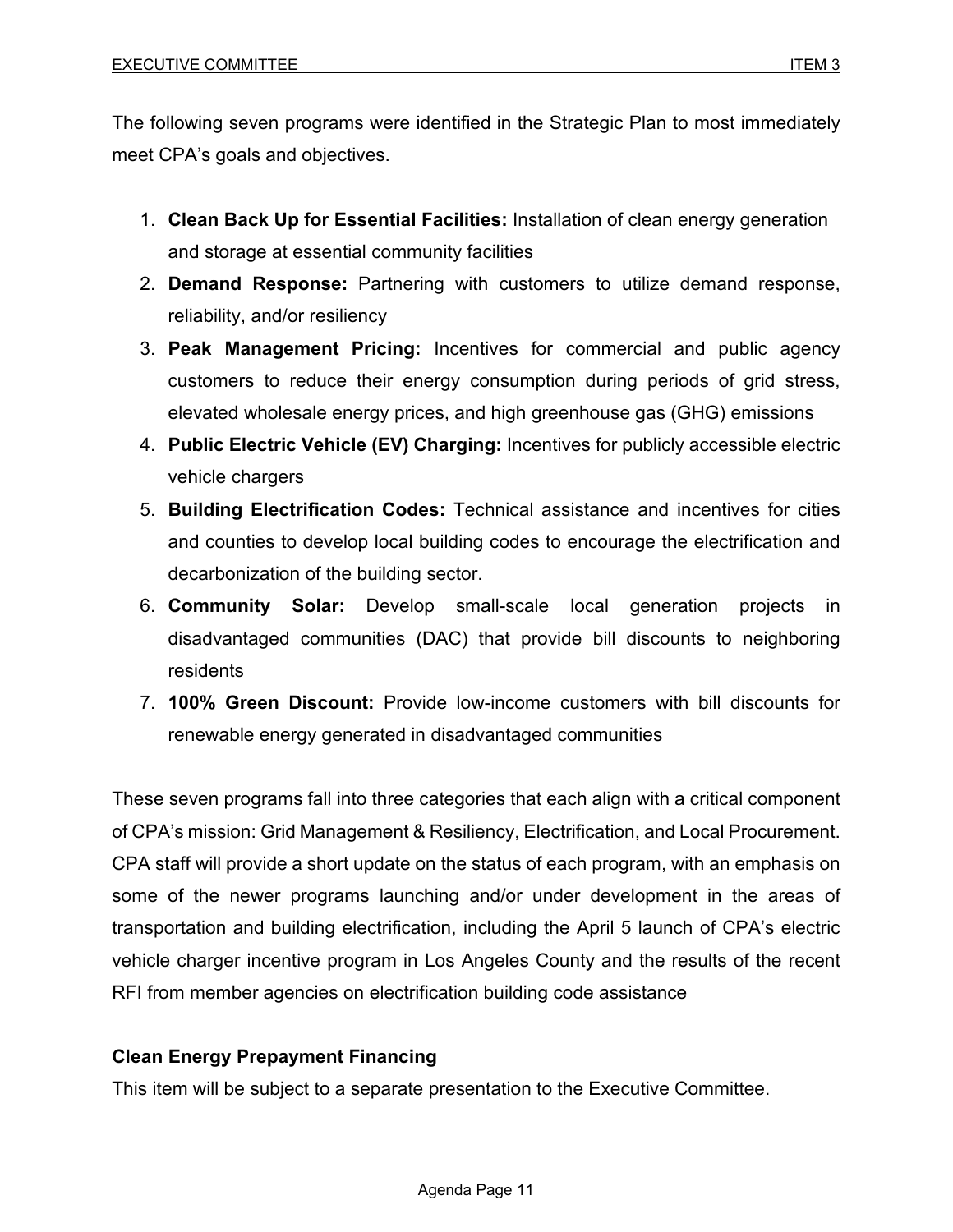# **Open Nomination Period for Board Chair Position**

Per Clean Power Alliance's Bylaws, CPA must elect a Board Chair every two years.<sup>[3](#page-11-0)</sup> On February 6, 2020, the Board elected Diana Mahmud as Chair for a term starting April 1, 2020 and ending June 30, 2022. At the April 7, 2022 meeting, the current Chair will open the nomination period for the Chair for the two-year term beginning on July 1, 2022. The Chair may be a Director who meets the eligibility criteria below and is elected by a vote of all Regular Directors.

- 1. The candidate must be a Regular Director;
- 2. The candidate must have attended at least 50% of CPA's Regular Meetings in the prior 12 months; and,
- 3. The candidate must affirm that they intend to serve a full term as Chair.

Nominations will be accepted at the meeting on April 7 and the nomination period will close at 5 p.m. on Friday, April 15, 2022. After the nomination period concludes, the Clerk of the Board will distribute ballots with instructions to Regular Directors. The tallying of votes will take place when the Board considers this item at its meeting on May 5, 2022.

CPA will then complete the composition of Board leadership for the period beginning July 2022 according to the following Board meeting schedule:

- May 2022: Election of new Board Chair; new Chair names Chairs of the three Standing Committees; open nomination period for the election of at-large Executive Committee members
- June 2022: Election of at-large Executive Committee members
- Starting July 2021: First Board and committee meetings with new Board Officer leadership

# **ATTACHMENT**

1) Draft April 7, 2022 Board Agenda

<span id="page-11-0"></span> $3$  On March 3, 2022, the Board approved amendments to the Bylaws authorizing the automatic appointment of County Supervisors for each county member agency to serve as Board Vice-Chairs. Therefore, no Vice-Chair election is necessary.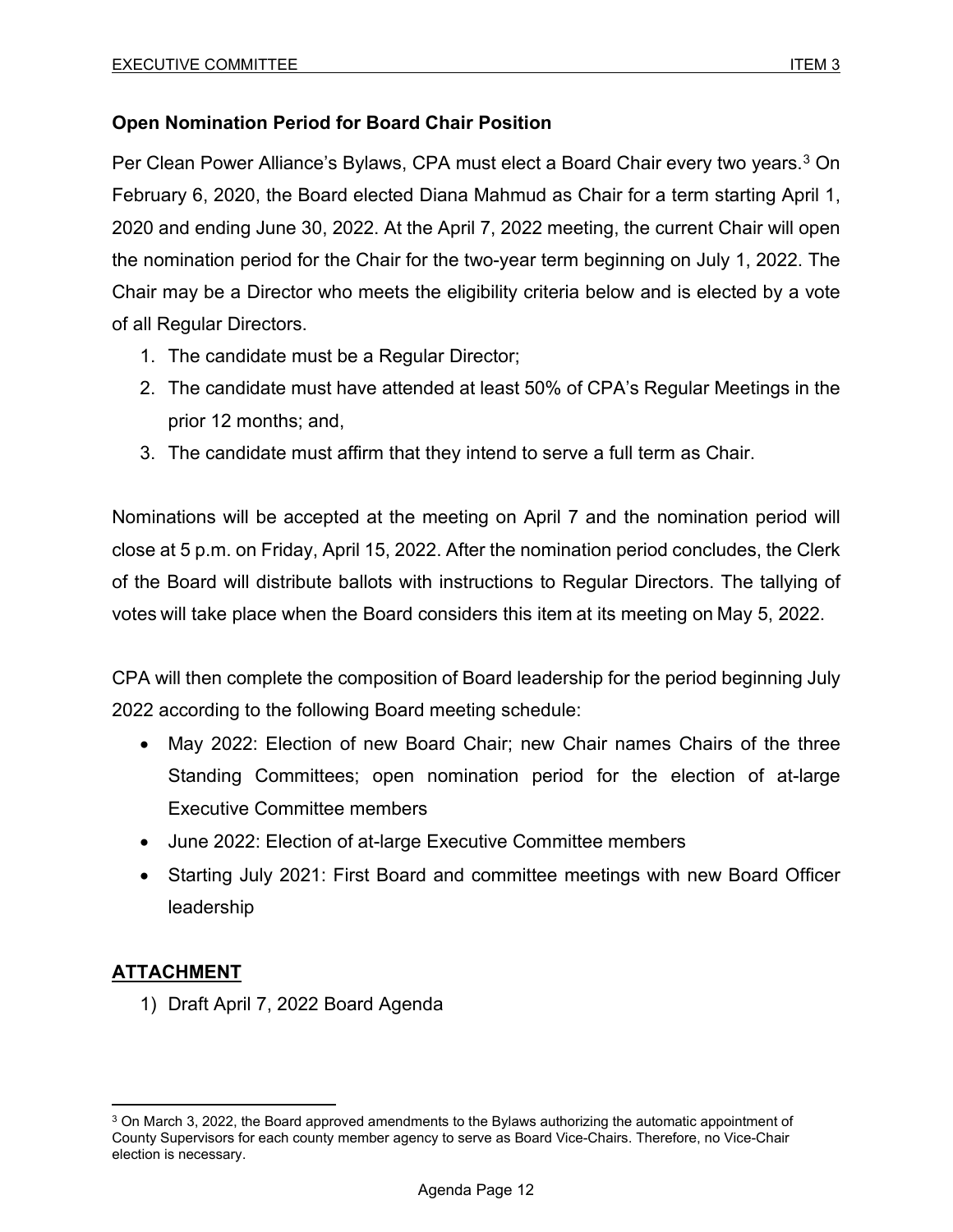

# **REGULAR MEETING of the Board of Directors of the**

# **Clean Power Alliance of Southern California**

# **Thursday, April 7, 2022**

# **2:00 p.m.**

# **CALL TO ORDER AND ROLL CALL**

**PLEDGE OF ALLEGIANCE**

**GENERAL PUBLIC COMMENT**

### **CONSENT AGENDA**

- 1. Adopt Resolution Finding the Continuing Need to Meet by Teleconference Pursuant to Government Code Section 54953 (e)
- 2. Approve Minutes from March 3, 2022 Board of Directors Meeting
- 3. Receive and File Community Advisory Committee Monthly Report
- 4. Adopt Bill Positions for the 2021/2022 Legislative Session
- 5. Proposed Fiscal Year (FY) 2021/22 Amended Budget

# **REGULAR AGENDA**

#### **Action Item**

6. PCIA Voluntary Allocation and Market Offer (VAMO)

#### **Information Items**

- 7. Customer Programs Update
- 8. Clean Energy Prepayment Financing

# **OPEN NOMINATION PERIOD FOR BOARD CHAIR POSITION**

#### **MANAGEMENT REPORT**

#### **COMMITTEE CHAIR UPDATES**

**BOARD MEMBER COMMENTS**

#### **REPORT FROM THE CHAIR**

#### **ADJOURN – NEXT REGULAR MEETING ON MAY 5, 2022**